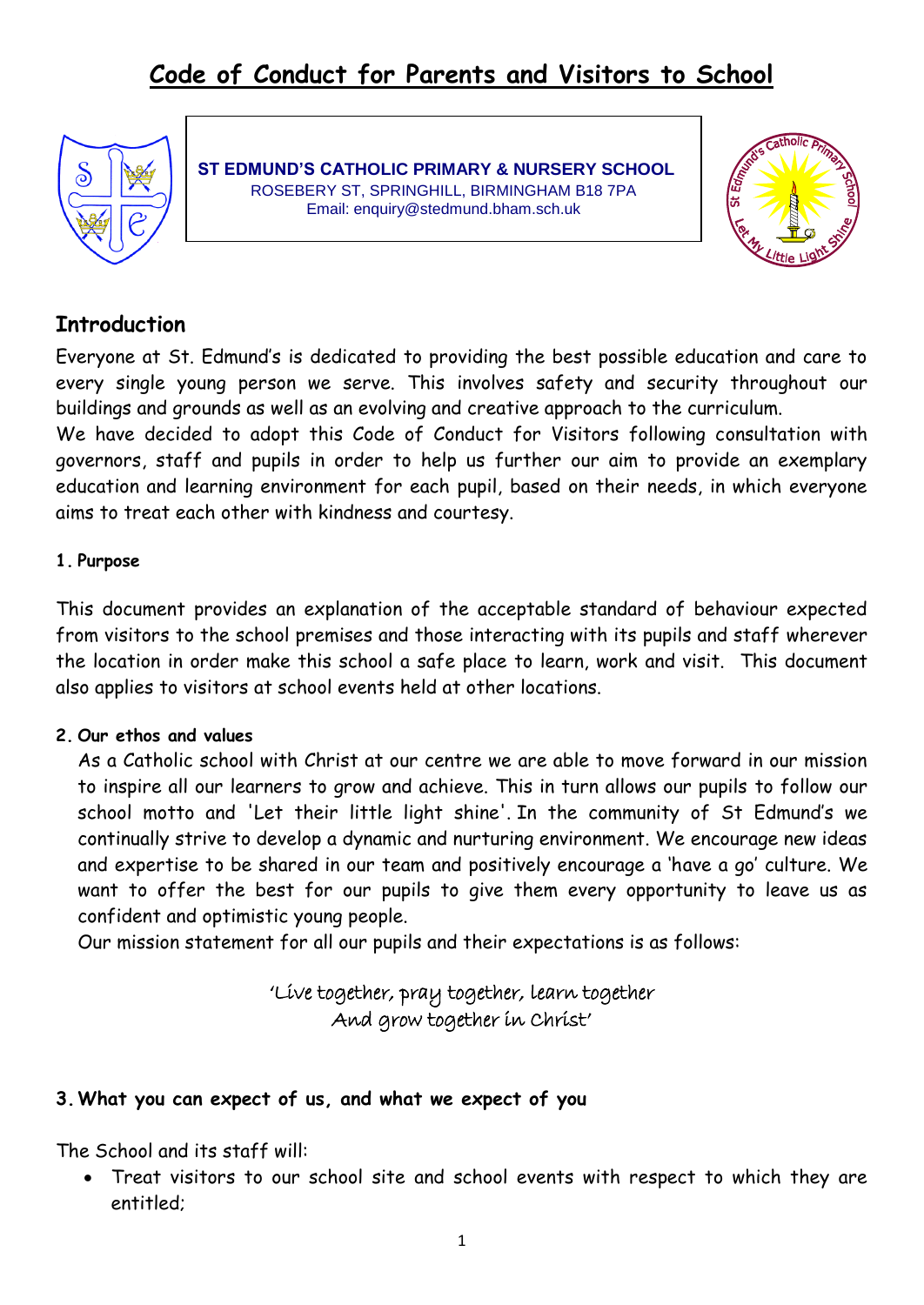- Ensure that visitors to our school site are supervised, where necessary;
- Check the identity of contractors, workers and other visitors to our school site, as necessary;
- Act in accordance with our safeguarding policy (see the school's website); and
- Do all that they reasonably can to ensure that our school site is a safe and welcoming learning and working environment.

All visitors to our school, visiting school events off site and interacting with our pupils and staff, are expected to behave calmly, politely and respectfully. This means that visitors must:

- treat our school population, environment and property with respect;
- follow our school rules, protocols and any instructions given by school staff;
- report anything that puts anyone on our site at risk to a member of our staff;
- accept that they are responsible for their child's behaviour and safety, whilst the child is in their care, even when they are on our school premises.

## **4.The type of behaviour that the School considers unacceptable**

Our School will decide on a case by case basis whether a visitor's behaviour is unacceptable, but any behaviour that we believe adversely affects our safe and caring learning environment and/or puts the physical or emotional wellbeing of a pupil, member of staff, parent or other visitor at risk, is not acceptable behaviour on our school site or at school events off site.

This may include, but is not limited to:

- disruptive behaviour;
- aggressive or threatening speech or behaviour e.g. by swearing, threatening or shouting at others, taking an aggressive stance, threatening to strike someone or assaulting another person;
- damaging school property;
- behaviour that could be considered racist, sexist, homophobic or similarly offensive in some other way;
- smoking, vaping or being under the influence of alcohol or drugs whilst on our school site;
- bringing animals on to our school site, other than guide dogs;
- being in possession of weapons of any kind;
- refusing to follow the reasonable instructions of our staff.

In addition, unacceptable behaviour also includes any communication with a member of our school's community that is malicious, threatening or abusive, including in person, over the telephone or in writing, e.g. by letter, email or any other electronic format, such as social media, regardless of whether it takes place on the school premises.